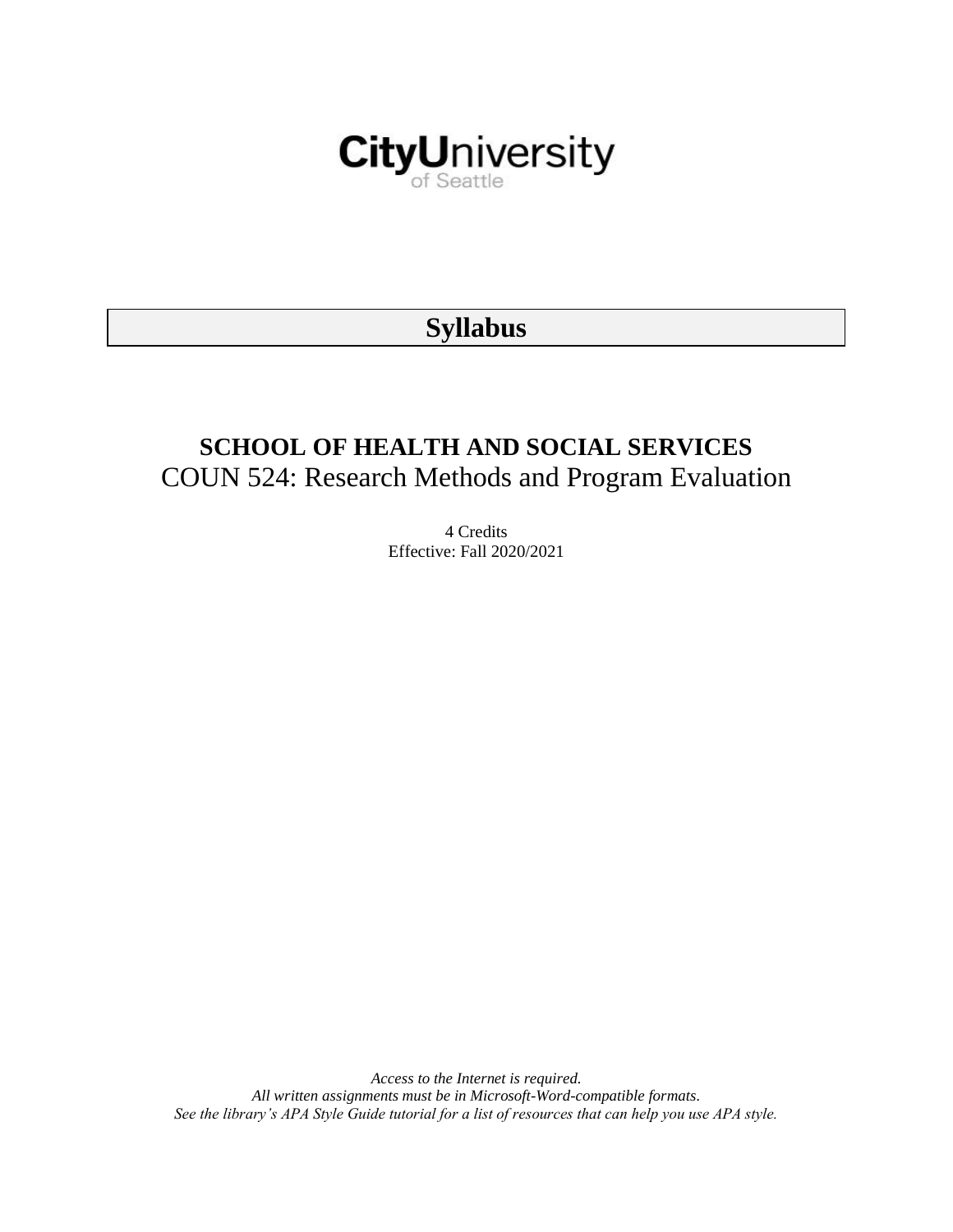# **FACULTY**

Faculty Name: FACULTY NAME

Contact Information: CONTACT INFORMATION

### [INSTRUCTOR MAY INSERT PERSONAL MESSAGE IF DESIRED]

### **COURSE DESCRIPTION**

This course is a graduate-level introduction to evaluating and conducting research in counseling. The course has three overarching objectives. First, students learn to locate community resources and evaluate research related to core areas of counseling practice. Second, students learn to conduct program evaluations. Third, students learn about evidence-based practice in counseling, specifically examining common factors research. Methods instruction primarily feature in-class face-to-face learning, with some online asynchronous work.

### **COURSE RESOURCES**

- Patten, M. L. & Newhart, M. (2018). *Understanding research methods: An overview of the essentials*   $(10^{th}$  *Ed.*). Routledge.
- American Psychological Association (2020). *Publication Manual of the American Psychological Association (7th Ed).* American Psychological Association.

Required and recommended resources to complete coursework and assignments are also found on the course [Reading List.](https://nam03.safelinks.protection.outlook.com/?url=https%3A%2F%2Fcityu.alma.exlibrisgroup.com%2Fleganto%2Flogin%3Fauth%3DSAML&data=04%7C01%7CMMara%40cityu.edu%7C70673ce0fe0144040eda08d87472e204%7Cb3fa96d9f5154662add763d854e39e63%7C1%7C0%7C637387384066198115%7CUnknown%7CTWFpbGZsb3d8eyJWIjoiMC4wLjAwMDAiLCJQIjoiV2luMzIiLCJBTiI6Ik1haWwiLCJXVCI6Mn0%3D%7C1000&sdata=JbwP%2Fm5Q%2BMgIUWa%2FXceos%2BoiLv0DX%2B%2FL%2BNGNMbX9P8E%3D&reserved=0) The reading list can be found under Course Information in Blackboard as well as from the library homepage.

Note: Required resources that must be purchased by the student are tagged "Purchase from a vendor of your choosing." Required resources with a direct link, "Available through CityU Library", are available at no cost to students.

### **COURSE OUTCOMES (COs)**

This course will prepare students to:

- a) Locate and select community resources for clients.
- b) Critically evaluates research related to counseling practice.
- c) Evaluate the effectiveness of counseling programs and service delivery.
- d) Describe and interpret the meaning of statistical results.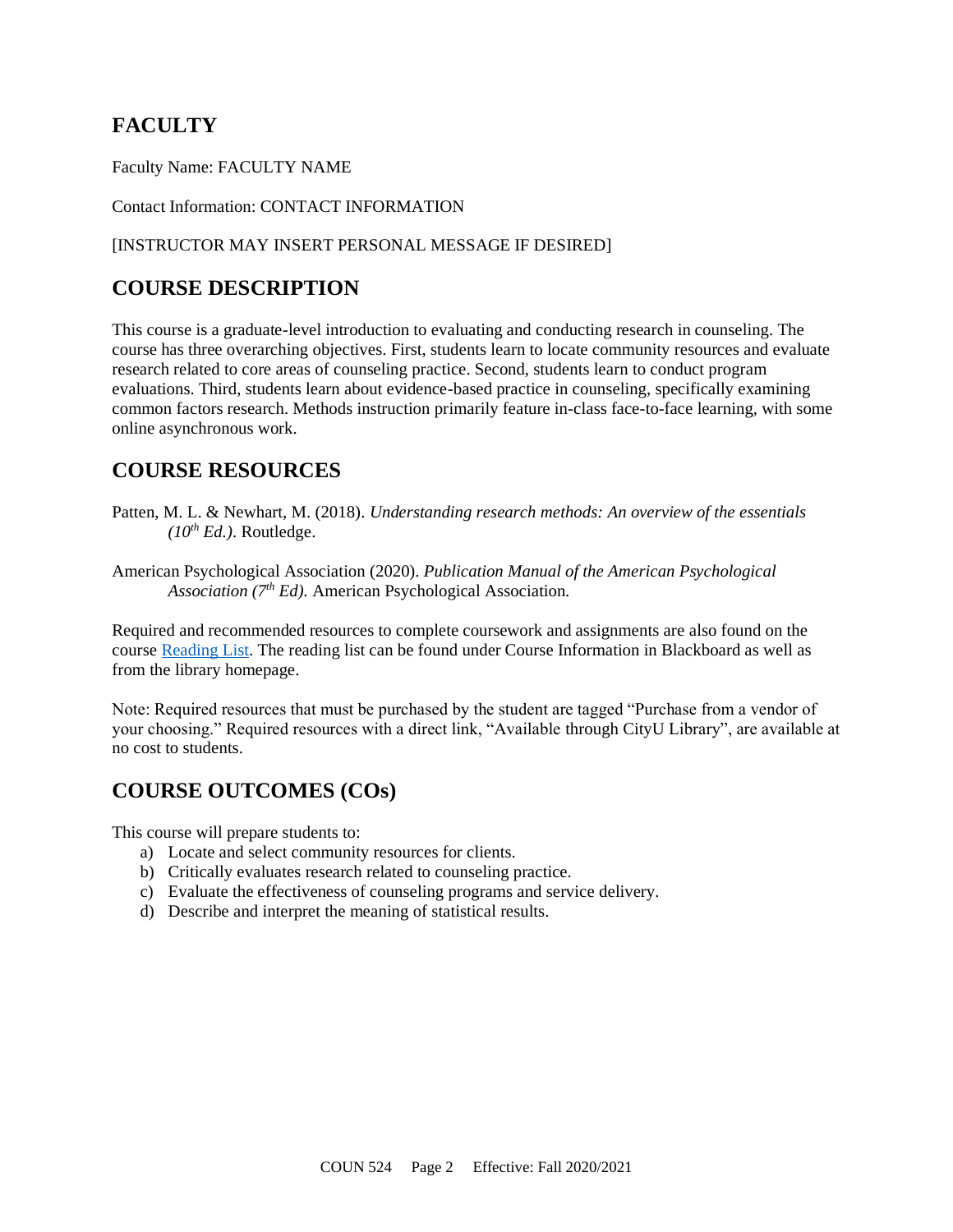## **PROGRAM LEARNING OUTCOMES (PLOs)**

### **1. Professional Counseling Orientation and Ethical Practice**

Demonstrates understanding and applies professional ethical standards including clear and appropriate relationships with clients, colleagues, and the community.

### **2. Social and Cultural Diversity**

Collaborates with people of diverse ethnicity, culture, gender identity, sexual identity, physical ability, religious beliefs, and socioeconomic status through a lens of social justice and advocacy.

### **3. Human Growth and Development**

Develops understanding and awareness into what impacts personal development through a lens of resiliency and wellness for clients across the lifespan.

### **4. Career Development**

Demonstrates knowledge and working application of career development in counseling practice.

### **5. Counseling and Helping Relationships**

Establishes and maintains effective counseling relationships, and employs theoretically grounded counseling techniques.

### **6. Group Counseling and Group Work**

Applies methods, skills, and other group approaches in a multicultural society using theories of group counseling, principles of group dynamics, facilitation styles, and direct experiences.

### **7. Assessment and Testing**

Gathers information to assess needs and next steps in the counseling process, including assessment for suicide/homicide risk and reporting requirements for abuse/ neglect of vulnerable populations.

### **8. Research and Program Evaluation**

Locates resources and critically evaluates research related to core areas of counseling to incorporate into clinical practice.

### **9. Social Justice**

Demonstrates systemic understanding of the role of counselors in promoting social justice for the wellbeing of the greater community.

### **Specialty Areas:**

### **10. Addiction Counseling**

Demonstrates knowledge and abilities to identify presenting symptoms and differential diagnoses including co-occurring disorders incorporated into the American Society of Addiction Medicine (ASAM) six-dimensional assessment model with appropriate theoretical-based treatment planning including interventions for projected outcomes.

### **11. Clinical Mental Health Counseling**

Applies counseling theory to client presenting problems and diagnoses, including co-occurring disorders, with appropriate theoretical-based treatment planning and interventions for projected outcomes.

### **12. Marriage, Couple, and Family Counseling**

Applies family systems theory to client(s) presenting problems and diagnoses.

### **13. Professional School Counseling**

Demonstrates understanding and application of collaborative work with school and community resources to implement a K-12 comprehensive counseling program.

(Note: KPI-F: Formative/First Assessment, KPI-S: Summative/Second Assessment; where applicable)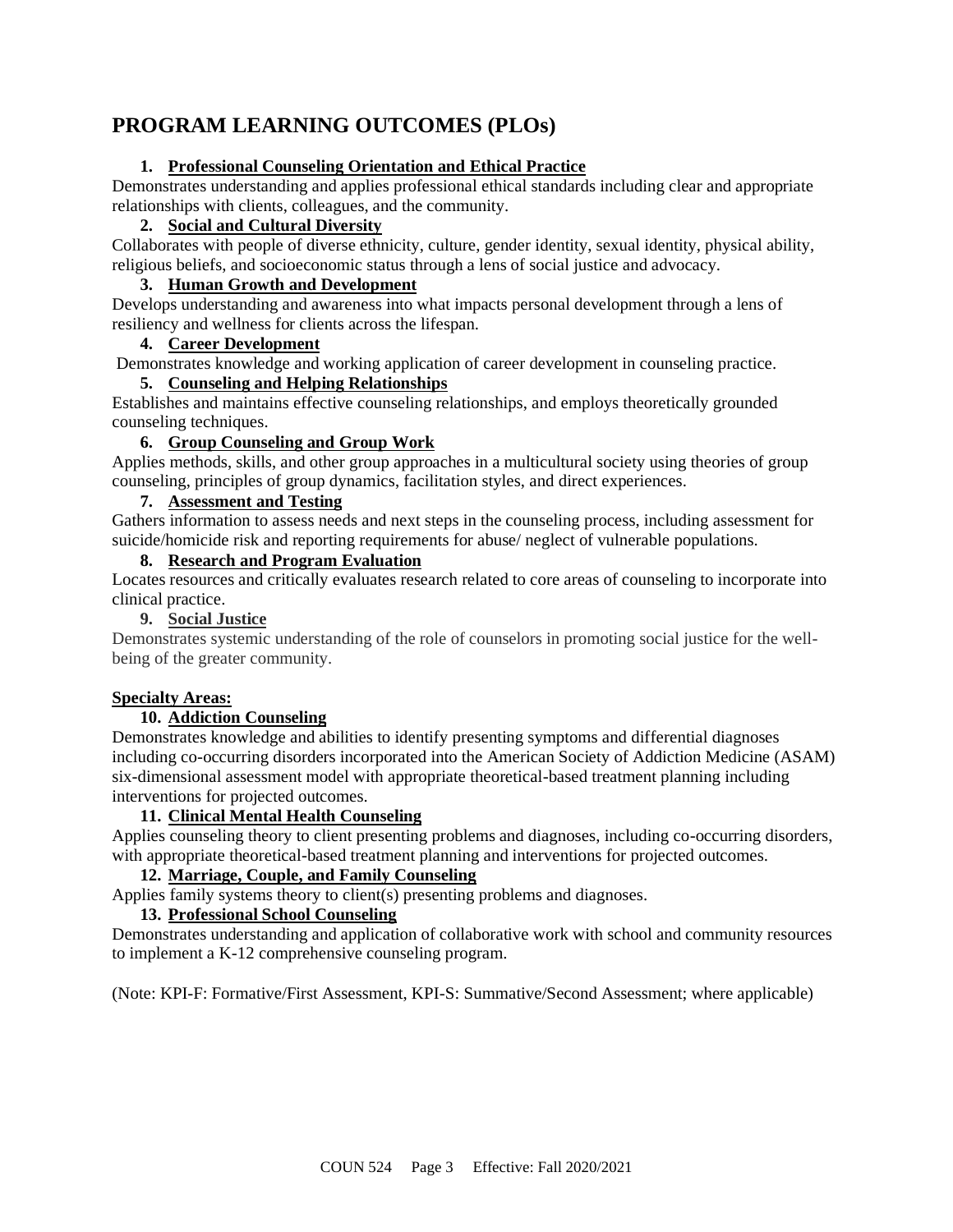### **CACREP STANDARDS**

CACREP Entry Standards: Section 2. F.

- 5.c. Theories, models, and strategies for understanding and practicing consultation
- 8.a. The importance of research in advancing the counseling profession, including how to critique research to inform counseling practice
- 8.b. Identification of evidence-based counseling practices
- 8.c. Needs assessments
- 8.d. Development of outcome measures for counseling programs
- 8.e. Evaluation of counseling interventions and programs
- 8.f. Qualitative, quantitative, and mixed research methods
- 8.g. Designs used in research and program evaluation
- 8.h. Statistical methods used in conducting research and program evaluation
- 8.i. Analysis and use of data in counseling
- 8.j. Ethical and culturally relevant strategies for conducting, interpreting, and reporting the results of research and/or program evaluation

CMHC Specialty

- None

MCFC Specialty

- None

AC Specialty

- None

PSC Specialty

- None

### **Course Objectives Matrix:**

| Course                                                                                                                                        | $\cos$     | <b>PLOs</b> |                                                 | <b>CACREP CACREP</b> | <b>CACREP</b> |     | <b>CACREP CACREP</b> |
|-----------------------------------------------------------------------------------------------------------------------------------------------|------------|-------------|-------------------------------------------------|----------------------|---------------|-----|----------------------|
| Activity/Assignment                                                                                                                           |            |             | Core                                            | <b>CMHC</b>          | <b>MCFC</b>   | AC  | <b>PSC</b>           |
| Assign $1 -$<br>1.<br>Community<br>Resources                                                                                                  | $a)$ , b), | 8 (KPI-F)   | 8.a.                                            | n/a                  | n/a           | n/a | n/a                  |
| Assign $2 - Prog$<br>2.<br>Development                                                                                                        | $c)$ , d)  |             | 5.c, 8.c,<br>8.e, 8.h,<br>8.i, 8.j              | n/a                  | n/a           | n/a | n/a                  |
| 3.<br><b>Required Readings</b><br>Patten (2018),<br>deBono article,<br>Consultation<br>PwrPnt, ACA/APA<br>Code of Ethics,<br>Connolley (2016) | (b), d)    |             | 5.c, 8.a.,<br>8.b., 8.f.,<br>8.g., 8.h.,<br>8.j | n/a                  | n/a           | n/a | n/a                  |
| <b>Class Activities</b><br>4.                                                                                                                 |            |             | 5.c, 8.a.,<br>8.b., 8.f.,<br>8.g., 8.h.,<br>8.j | n/a                  | n/a           | n/a | n/a                  |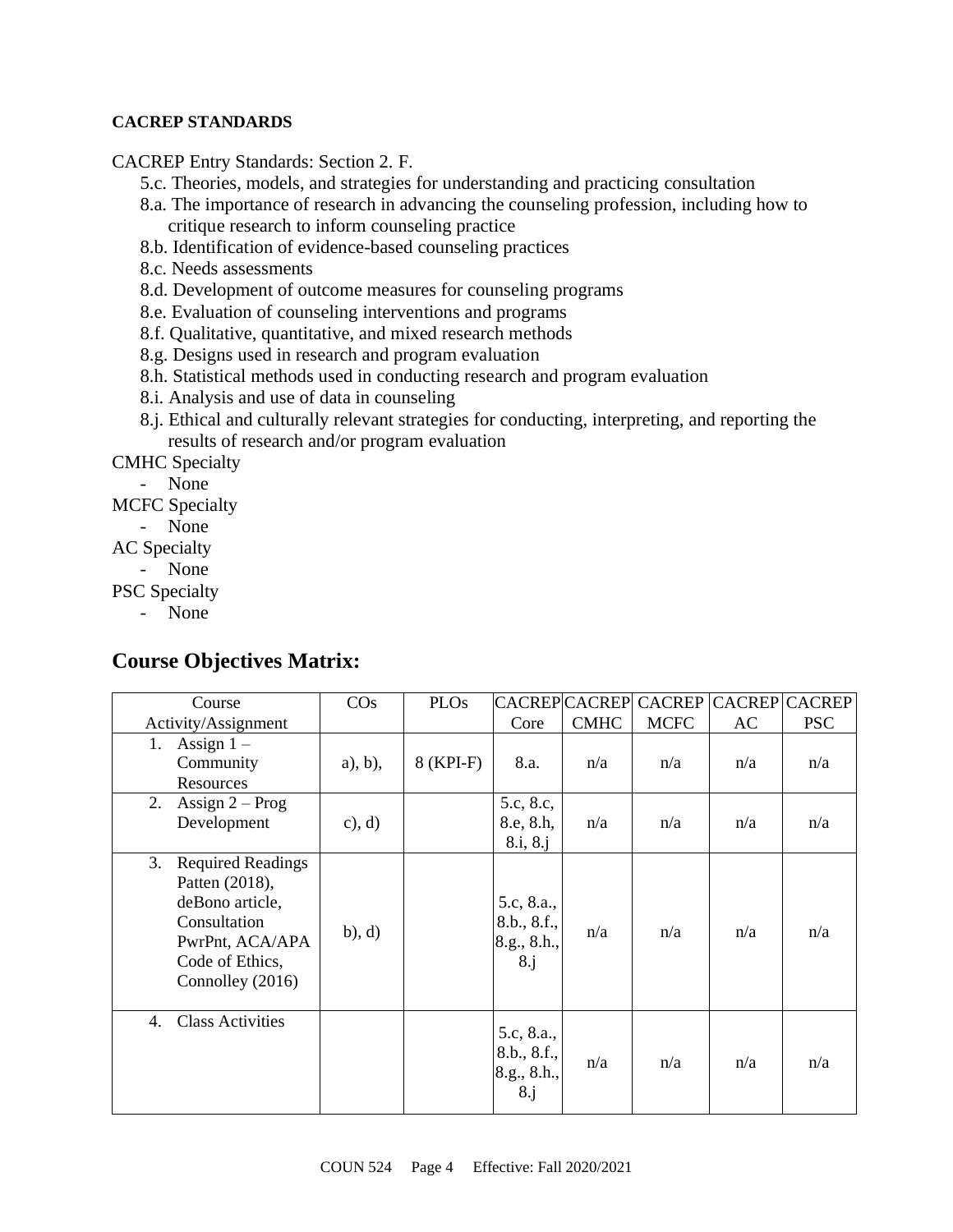# **Course Schedule**

| <b>WEEKS/DATE</b> | Topic/Activity                                                                                                                              | <b>Readings</b><br>before class                                                                                          | <b>Class Activity</b>                                                       | <b>Assignments</b> |
|-------------------|---------------------------------------------------------------------------------------------------------------------------------------------|--------------------------------------------------------------------------------------------------------------------------|-----------------------------------------------------------------------------|--------------------|
| Week 1            | Introductions;<br>Review syllabus;<br>Community<br>Resources:<br>Purpose of<br>Research                                                     | Patten &<br>Newhart:<br>Topic 1, 2, 3                                                                                    | <b>Community Case Study</b><br>Resource Grp<br>Discussion;<br>"Dilbert"     |                    |
| Week <sub>2</sub> | Community<br>Resources;<br>Quantitative,<br>Qualitative, and<br>Mixed Methods;<br>"Doable"<br>Research                                      | Patten &<br>Newhart:<br>Topic 7, 8;<br>Quantitative<br>versus<br>Qualitative<br>Article;                                 | Assign $1 - Pt$ 1                                                           |                    |
| Week 3            | <b>Research Ethics</b>                                                                                                                      | Patten &<br>Newhart:<br>Topic 11;<br><b>ACA</b> and APA<br>Code of Ethics                                                | Candid Camera                                                               |                    |
| Week 4            | Critically<br>Analyzing<br>Research in<br>Counseling                                                                                        | Quiz 1;<br>deBono's Six<br>Hats;<br>Research<br>Article - TBD                                                            | <b>EBSCO</b> Search;<br>deBono's Six Hats<br>Exercise;<br>Assign $1 - Pt$ 2 |                    |
| Week 5            | Qualitative<br>Studies;<br>Philosophical<br>Assumptions;<br>Common<br>Qualitative<br>Methods; Data<br>Collection and<br>Analysis;<br>Epoche | Patten &<br>Newhart:<br>Topic 45-50;<br>Connolly<br>Article;<br><b>Dissertation</b><br>Chpt 3<br>Example -<br><b>TBD</b> | Assign $1 - Pt$ 2 (con't)                                                   |                    |
| Week 6            | Oualitative<br>Research<br>(continued);<br><b>Action Research</b>                                                                           | Patten &<br>Newhart:<br>Topic 51,<br>Action<br>Research<br>Handout                                                       | Assign $1 - Pt$ 2 (con't)                                                   |                    |
| Week 7            | Quantitative<br>Research:<br>General Types,<br>Scales of<br>Measurement,<br>Measure of<br>Central<br>Tendency,<br>Descriptive               | Patten &<br>Newhart:<br>Topic 20-24,<br>35-42, 58-72,<br>Appendix B                                                      |                                                                             |                    |

(Subject to change according to the pace of the class)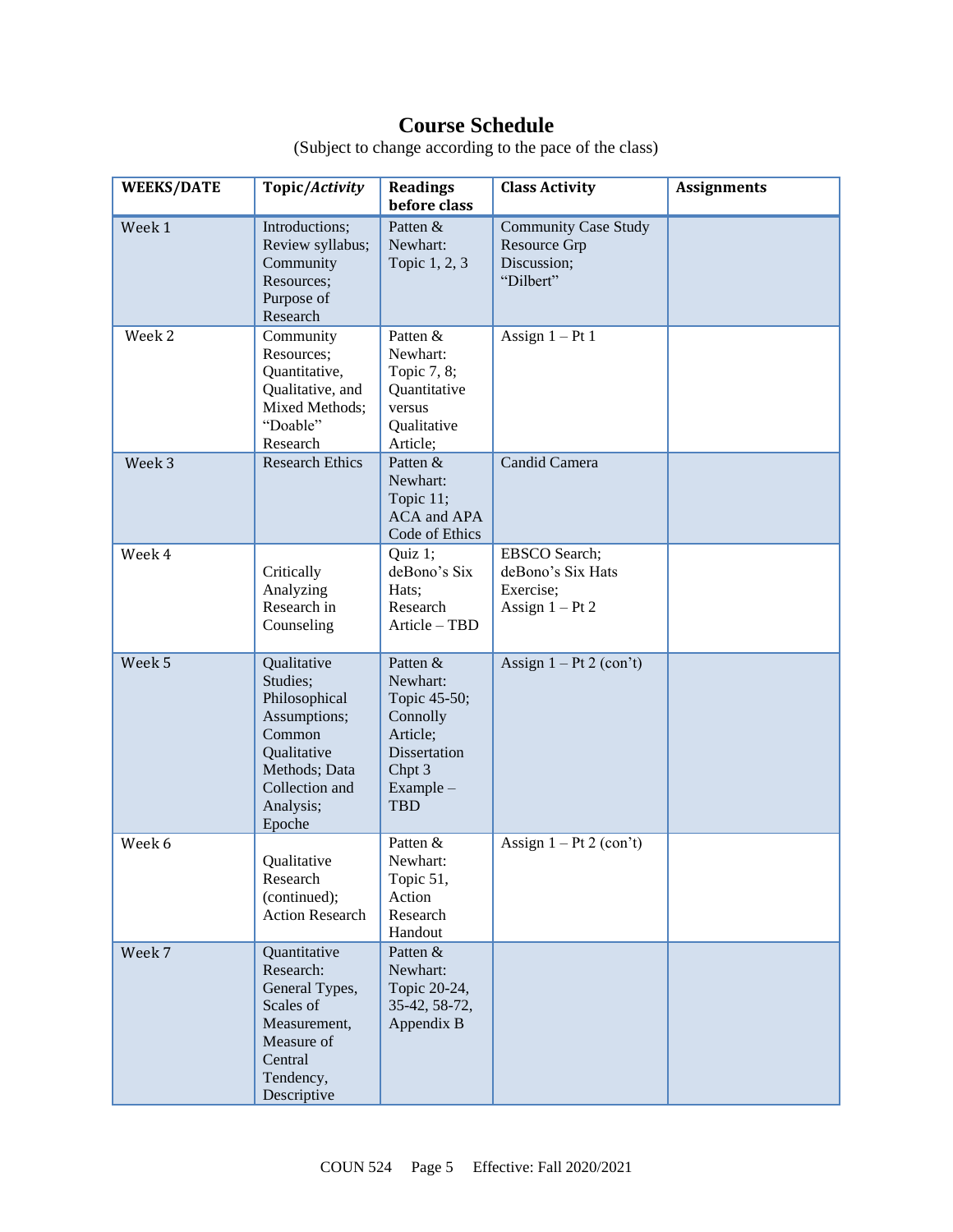|         | Studies, Analysis<br>types,<br>Interpretation of<br>Findings, Type I<br>& II Errors                                          |                                                            |                                               |  |
|---------|------------------------------------------------------------------------------------------------------------------------------|------------------------------------------------------------|-----------------------------------------------|--|
| Week 8  | Quantitative<br>Research (con't);<br>Program<br>Evaluation                                                                   | Patten &<br>Newhart:<br>Topic 9, 20-<br>24, Appendix<br>B  | <b>Statistical Work</b>                       |  |
| Week 9  | Quantitative<br>Research (con't);<br>Program<br>Evaluation<br>Consultation<br>Theories,<br>Models,<br>Strategies<br>(PwrPnt) | Patten &<br>Newhart:<br>Topic 9;<br>Consultation<br>PwrPnt | <b>Statistical Work; Assign</b><br>$2 - Pt$ 1 |  |
| Week 10 | Program<br>Evaluation;<br><b>Final Class</b><br>Review                                                                       | Patten &<br>Newhart:<br>Topic 9                            | Assign $2 - Pt$ 2;<br>Quiz 4 during Class     |  |

Standards met with required course readings, in-class discussions, and class activities: CO: b), d) PLO: n/a CACREP Core: 5.c, 8.a., 8.b., 8.f., 8.g., 8.h., 8.j CMHC: n/a MCFC: n/a AC: n/a PSC: n/a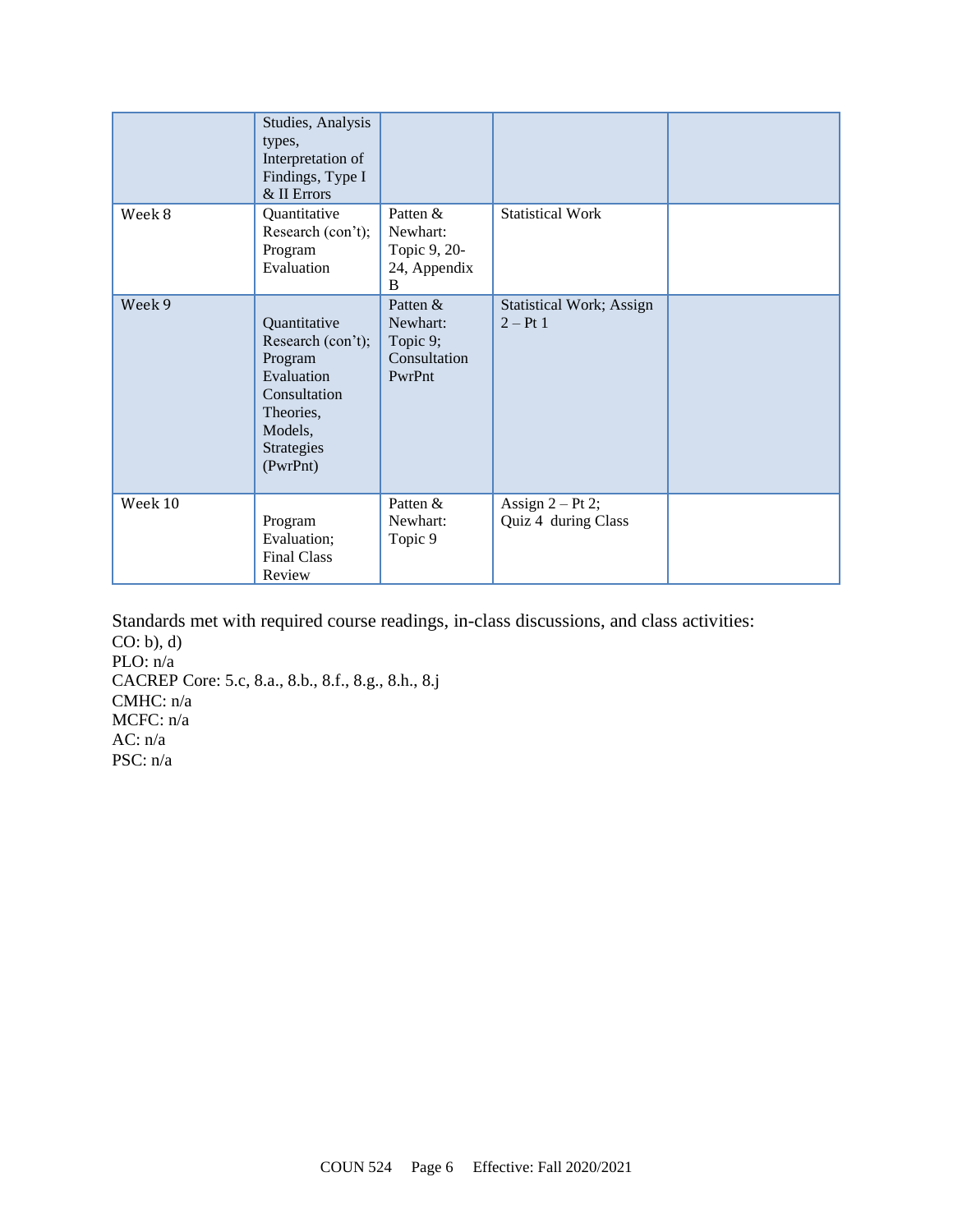## **OVERVIEW OF COURSE GRADING**

The grades earned for the course will be derived using City University of Seattle's decimal grading system, based on the following:

| <b>Overview of Required Assignments</b>       | <b>Points</b> |
|-----------------------------------------------|---------------|
| <b>Assign 1: Locating Community Resources</b> |               |
| and Evaluating Research                       | 300           |
| Assign 2: Program Evaluation                  | 200           |
| (Additional Assignments – TBD)                | (500)         |
|                                               |               |

### **SPECIFICS OF COURSE ASSIGNMENTS**

The instructor will provide grading rubrics that will provide more detail as to how this assignment will be graded.

### **Assign 1 (4 parts) – Locating Community Resources and Evaluating Research (300 pts)**

 $CO: a)$ , b) PLO: 8 (KPI-F) CACREP Core: 8.a CMHC: n/a MCFC: n/a AC: n/a PSC: n/a

Students learn to locate community resources and critically evaluate research related to core areas of counseling practice. Students work on a case study of a client in need of community resources. Students find information from the research literature that is pertinent to the client's presenting problem. This assignment may be done in small groups and/or individually, dependent on the number of students in the class and at the instructor's discretion.

#### This assignment has four parts:

#### **1. Hypothetical Client (50 points)**

For the first part of this assignment, students are to create a hypothetical client specific to their specialty track (CMHC, MCFC, AC, and PSC) who is active in counseling. Within the developed case study of this client, students are to identify primary presenting problem(s), and non-clinical issues which could necessitate several community resources for support. This part of the assignment should be at least two pages, double-spaced in length (use the provided Paper Template for this assignment). This paper will be evaluated related to the expansion of client needs (counseling and external resources), and professional APA writing standards.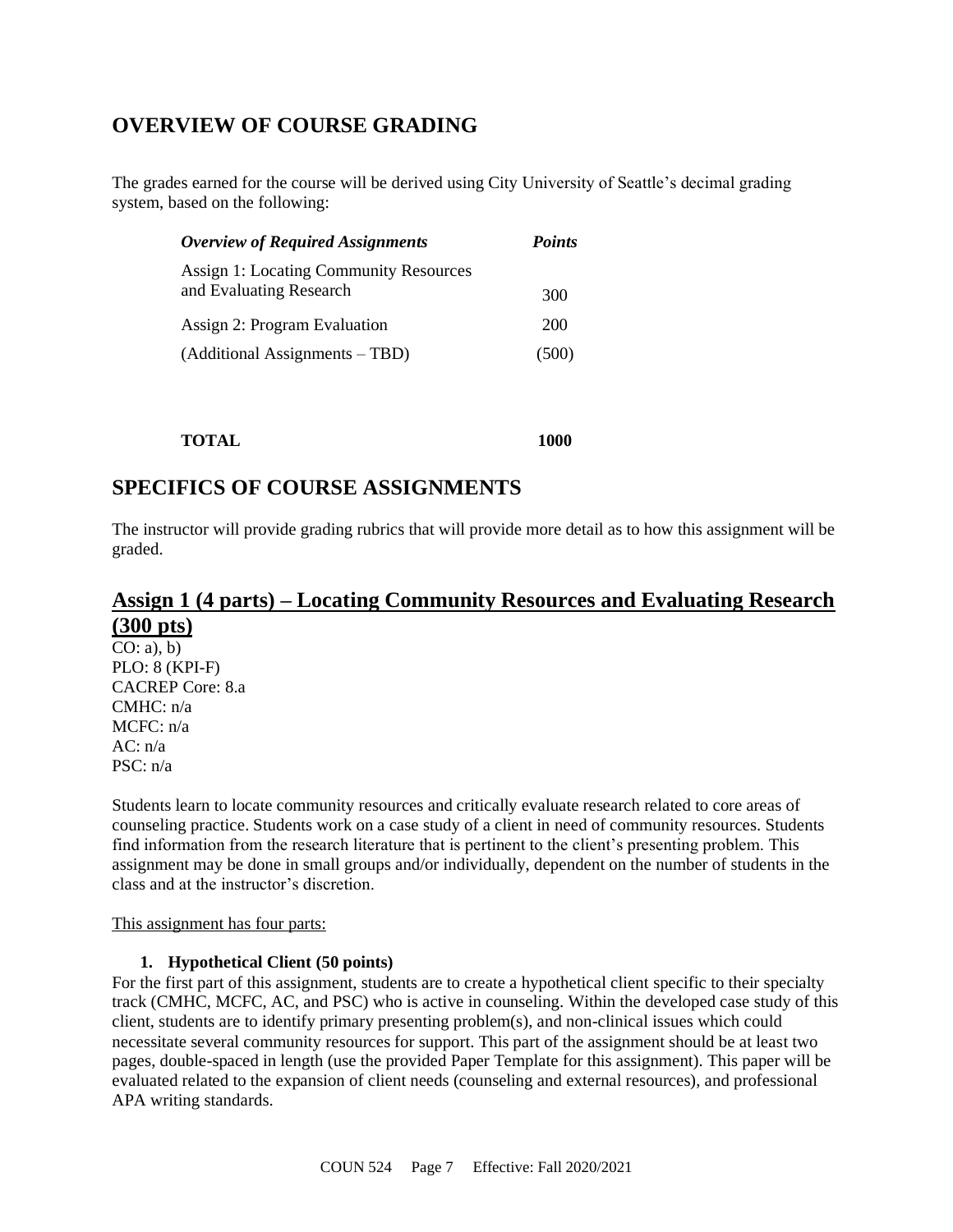### **2. Community Resources (100 points)**

For the second part, students practice locating community resources related to a hypothetical client specific to their specialty area of study (CMHC, MCFC, AC, PSC). Students will present their findings to the class in a case consultation format. This part of the assignment is graded on locating community resources and reporting all of the required resource information.

- a) Agency/program/resource name and contact information;
- b) Type of support services;
- c) Program cost, if any, and type of funding for the provider;
- d) Demographics of focused population;
- e) How hypothetical client could benefit from the community resource;
- f) Students' personal reactions of the identified community resource.

### **3. Relevant Counseling Research (50 points)**

The third part of the assignment consists of independent research that is conducted outside of class. Students are to search article databases to find a peer-reviewed empirical article from a counseling journal that is pertinent to the hypothetical client's presenting problem(s).

- a) Students will submit a copy of this article through blackboard in Full-Text, PDF form.
- b) Students will present their article in class to their peers during a brief 5 to 10 minute presentation reviewing the following information:
	- a. A brief introduction to the article and its general purpose;
	- b. Description of the research methodology;
	- c. Main findings of the study;
	- d. How the article could be useful to the clinician working with the client from the case study.

This part of the assignment is graded on analysis and use of course concepts, evaluating research, and oral presentation.

### **4. Critically Evaluating Research (100 points)**

Finally students will submit a paper critically analyzing the research article using de Bono's Six Thinking Hats method (a Paper Template will be provided for this part of the assignment).

The following is the rubric used for each of the four above parts of this assignment:

| <i>Components</i>                            | % of Grade |
|----------------------------------------------|------------|
| Analysis and Use of Course Concepts          | 25%        |
| Evidence and Support                         | 25%        |
| Organization and Coherence                   | 25%        |
| Style and Mechanics and/or Oral Presentation | 25%        |
| <b>TOTAL</b>                                 | 100%       |

### **Assign 2 – Program Development and Evaluation (200 pts)**

CO: c), d) PLO: n/a CACREP Core: 5.c, 8.c, 8.e, 8.h, 8.i, 8.j CMHC: n/a MCFC: n/a  $AC: n/a$ PSC: n/a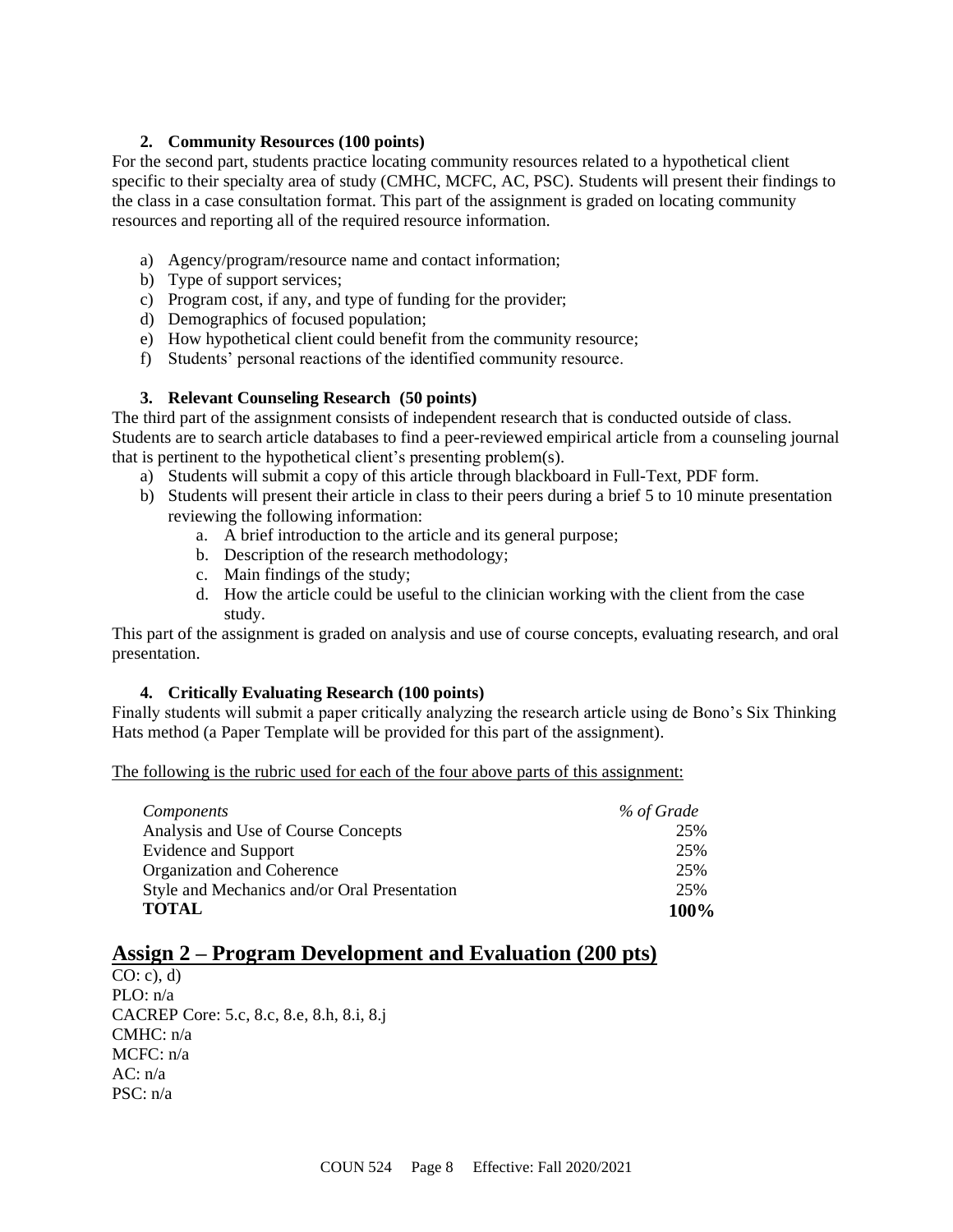Students work as a team to conduct supervised research that addresses issues presented in an instructorassigned vignette. Students learn the process of analyzing data, writing up the results, critically analyze the results as to what might contribute to these, and further develop a follow-up program plan(s) to address any deficits.

This assignment also provides students with practice in applying basic understanding of statistical computations, such as measures of central tendency, standard deviation, and simple inferential statistics to their understanding of current research in counseling.

At the conclusion of the project, each student will write-up the above information using the provided paper template. The paper will include the following components:

- a) Central Tendencies of Measure;
- b) Standard Deviation;
- c) Demographic make-up;
- d) Significant differences among clients and statistical analysis interpretation;
- e) Verbal interpretation(s) of the analysis of the data
- f) Ethical or cultural considerations that may have affected the results of the analysis (critical thinking interpretation of the findings of potential contributing factors).
- g) Projected Program Development specific to any deficits in the agency's practice and desired operational improvements.

This assignment is graded on group work, in addition to analysis and use of course concepts, evidence and support, organization and coherence, and style and mechanics.

| <b>Components</b>                   | % of Grade |
|-------------------------------------|------------|
| <b>Evidence and Support</b>         | 20%        |
| Analysis and Use of Course Concepts | 20%        |
| Group Work                          | 20%        |
| Organization and Coherence          | 20%        |
| <b>Style and Mechanics</b>          | 20%        |
| <b>TOTAL</b>                        | 100%       |

### **(Additional Assignments/Discussion Threads) (Instructor specific) (500pts)**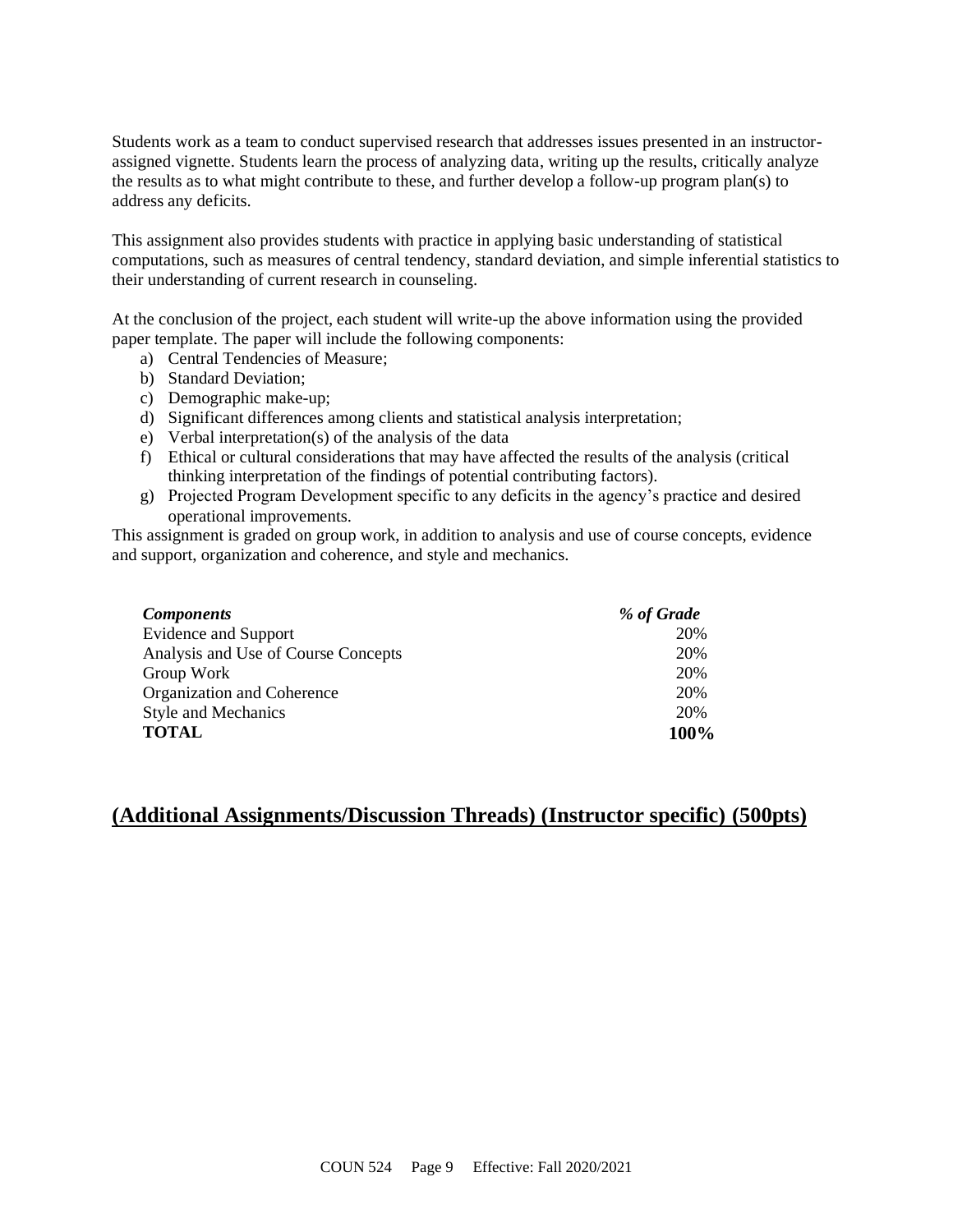# **COURSE POLICIES**

### **Late Assignments**

Per Division of Arts and Sciences policy, graduate students are required to submit all assignments by the due dates stated in the syllabus. A late assignment is one that is submitted after the due date and time or after any extension has expired.

If circumstances prevent a student from meeting the due date, the student is obliged to contact the instructor and request an extension at least 48 hours prior to the date the assignment is due. Emergency situations will be considered on a case-by-case basis. Being busy, pressured with outside work, or having competing academic commitments are not valid reasons to grant extensions. A student who receives an extension in advance of the due date and abides by the agreement with the instructor is not subject to late penalties.

Without prior arrangement with the instructor, students who submit assignments late will receive a 5 percent deduction in grade each day or part of the day that the assignment is late. For example, if the assignment is submitted two days late, 10 percent of the grade will be deducted.

Coursework received after one week (seven days) will not be graded and will receive a zero grade.

#### OVERVIEW:

- o All assignments are expected to be turned in on time
- $\circ$  5% of the overall grade for the assignment will be deducted each day the paper is late up to 7 days
- o No paper will be accepted 7 days after due date
- o Agreements must be made with the course instructor 48 hours prior to due date for assignment if an exception is to be made

### **Participation**

As future counselors, you are expected to behave in a professional and ethical manner during class time. Students who are unfamiliar with ethical responsibilities are required to review the American Counseling Association's most recent Code of Ethics. This will be made available on request.

With regard to electronic devices: cell phones are to be turned off and texting is not allowed during class time. If you are on call or expecting an emergency phone call, please step out of the classroom in order to respond. Computers are to be used for class-related assignments or note taking only. If they are used for other purposes (i.e., social communication), students will be asked to leave class.

#### **Professional Writing**

Assignments require error-free writing that uses Standard English conventions and logical flow of organization to address topics clearly, completely, and concisely. CityU requires the use of APA style.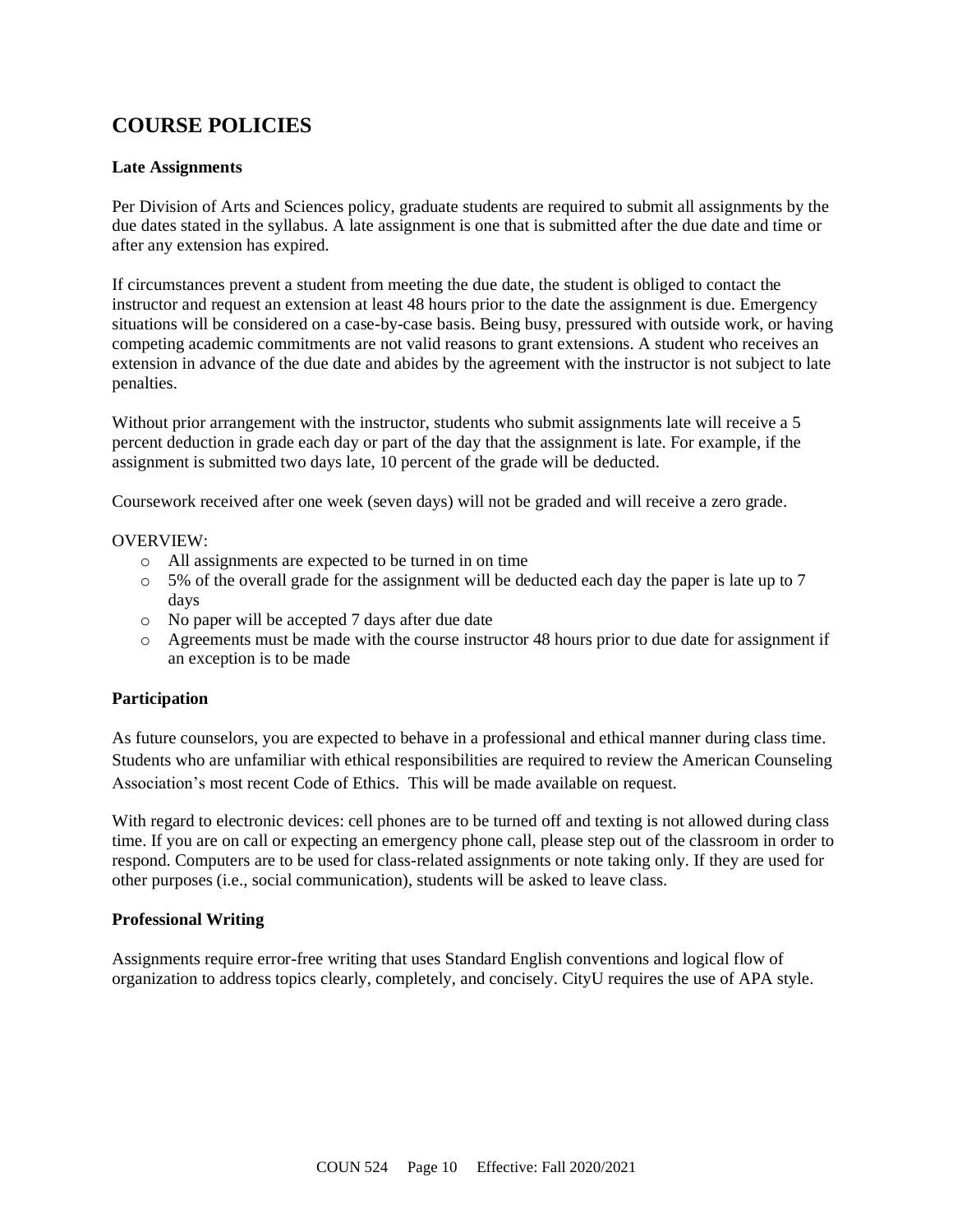### **UNIVERSITY POLICIES**

You are responsible for understanding and adhering to all of City University of Seattle's academic policies. The most current versions of these policies can be found in the [University](https://www.cityu.edu/catalog/)  [Catalog](https://www.cityu.edu/catalog/) that is linked from the CityU Web site.

#### **Non-Discrimination & Prohibition of Sexual Misconduct**

City University of Seattle adheres to all federal, state, and local civil rights laws prohibiting discrimination in employment and education. The University is committed to ensuring that the education environment is bounded by standards of mutual respect and safety and is free from discriminatory practices.

In the U.S., the University is required by Title IX of the Education Amendments of 1972 to ensure that all of its education programs and activities do not discriminate on the basis of sex/gender. Sex include sex, sex stereotypes, gender identity, gender expression, sexual orientation, and pregnancy or parenting status. Sexual harassment, sexual assault, dating and domestic violence, and stalking are forms of sex discrimination, which are prohibited under Title IX and by City University of Seattle policy. City University of Seattle also prohibits retaliation against any person opposing discrimination or participating in any discrimination investigation or complaint process internal or external to the institution. Questions regarding Title IX, including its application and/or concerns about noncompliance, should be directed to the Title IX Coordinator. For a complete copy of the policy or for more information, visit <https://my.cityu.edu/titleix> or contact the Title IX Coordinator.

In Canada, in compliance with the British Columbia Human Rights Code, the Alberta Human Rights Act, WorksafeBC, and the Workers' Compensation Board of Alberta, the University believes that its environment should at all times be supportive and respectful of the dignity and self-esteem of individuals. Discrimination, harassment and bullying conduct, whether through person to person behaviour or via electronic communications such as email or social media is not acceptable and will not be tolerated. As an educational institution, it is our responsibility to cultivate an environment of excellence, equity, mutual respect and to recognize the value and potential of every individual. The University will take all necessary steps to meet or exceed the requirements of the law to prevent discrimination, harassment and bullying. The Respectful Workplace Policy for the prevention of discrimination, harassment and bullying policy and procedure can be found at <https://www.cityu.edu/discover-cityu/about-cityu/> under the Policies section or at <https://www.cityuniversity.ca/about/>.

#### **Religious Accommodations**

City University of Seattle has a policy for accommodation of student absences or significant hardship due to reasons of faith or conscience, or for organized religious activities. The University's policy, including more information about how to request an accommodation, is available in the University Catalog and on the my.cityu.edu student portal. Accommodations must be requested by the 20% mark of this course (e.g. day 14 of a ten-week course, day 7 of a 5-week course) using the Religious Accommodations Request Form found on the student dashboard in the my.cityu.edu student portal.

### **Academic Integrity**